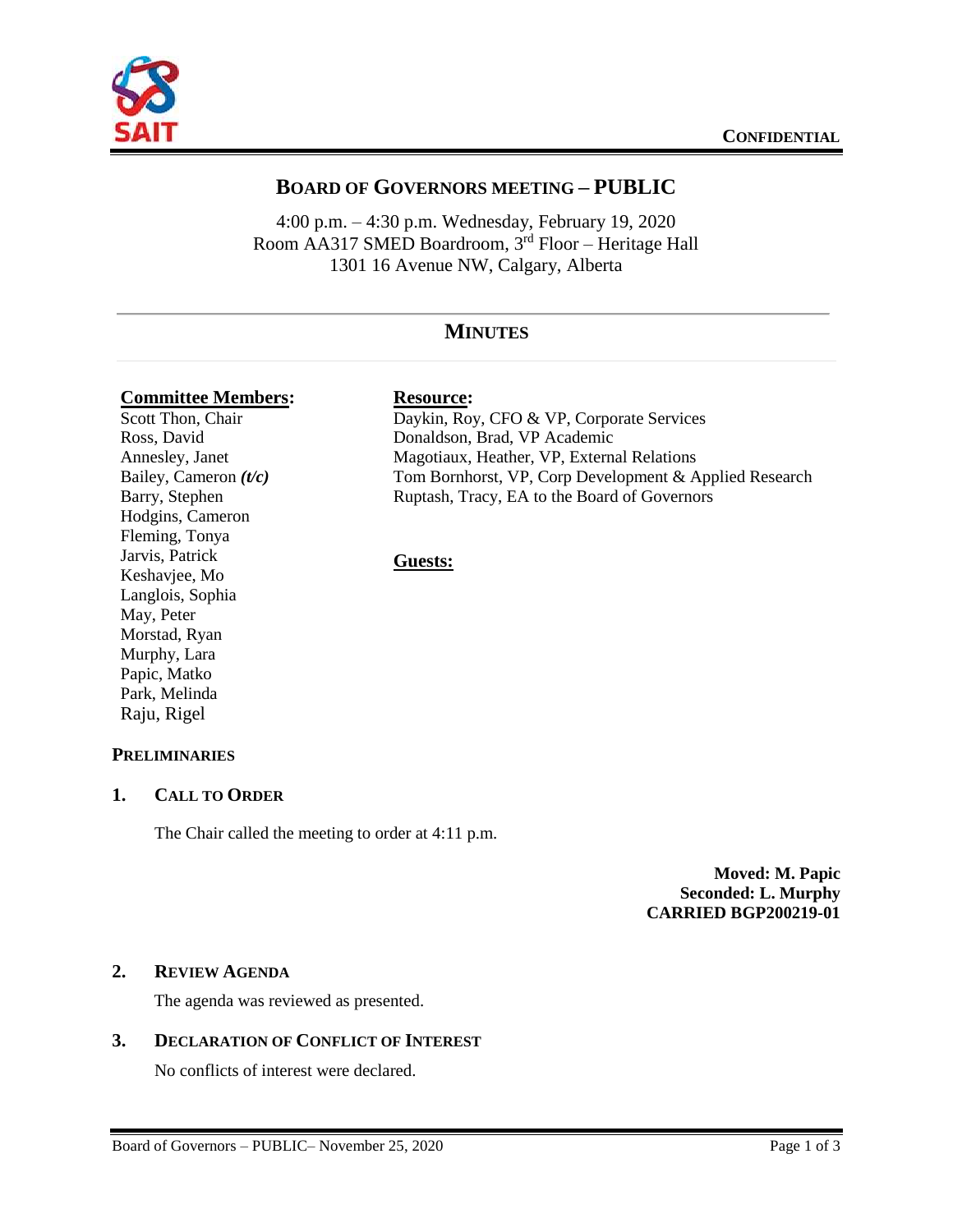

### **4. CONSENT AGENDA**

## **MOTION**:

THAT the Board of Governors approve the Consent Agenda as presented.

(a) Board of Governor Minutes – November 19, 2019 (Public)

**Moved: P. May Seconded: P. Jarvis CARRIED BGP200219-02**

#### **REPORTS**

#### **5. CHAIR'S REPORT**

The Chair provided a verbal update.

The Board continue discussions with the Minister, Advanced Education on the financial position and direction of the government. Overall, meetings and discussions has been productive.

The institutions annual report was submitted and received by the Ministry, no comments regarding the report have been provided.

The Board were advised that the annual International Women in Trades conference is being held on March 9, 2020 with Board member Lara Murphy hosting the event.

#### **6. PRESIDENT'S REPORT**

Report received.

The President and CEO provided a verbal summary of the report. Key highlights included; the Skills to Job Task Force continues to develop a process report for the Ministry, the report is expected to be available in June 2020, the institutions pandemic plan is in the process of being updated in light of global health concerns. The plan is internally focused however, discussions with other post-secondary institutions have been undertaken for alignment, and the new strategic plan is well underway and anticipated for release in April 2020, the board will be undertaking the final review at their strategic planning session.

It was further reported that the federal budget will be announced in the coming weeks, opportunities for increased funding to applied research is key area of focus for the institution.

In addition, the provincial 2020/2021 budget is expected in late February, no major changes are anticipated.

The Government of Alberta has delivered its new funding model for post-secondary institutions. Discussions to review the model will be scheduled in the coming weeks. The new funding model is anticipated to be in place before the new fiscal year.

The Ministry has seen significant changes with the departure and appointment of key personnel.